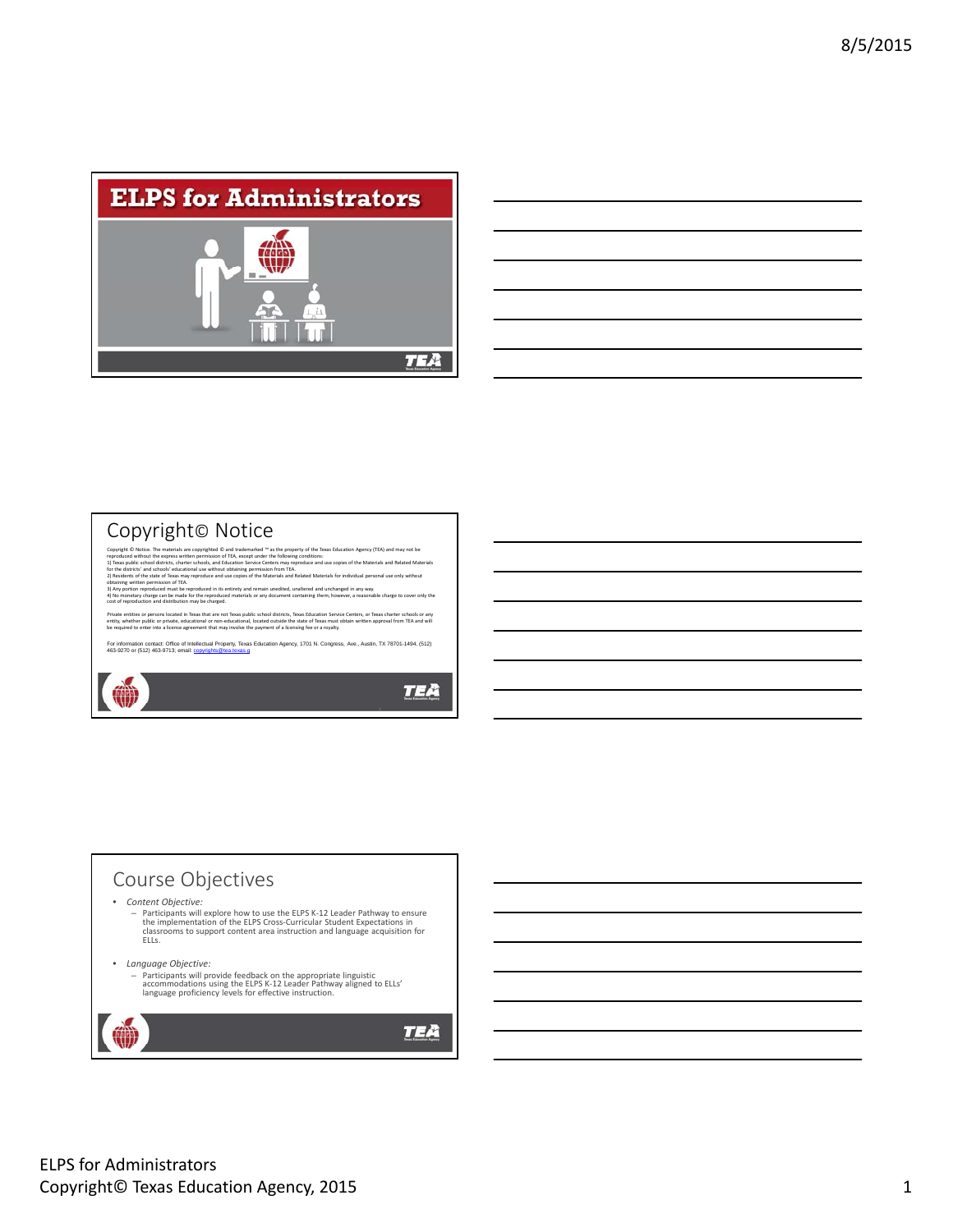As an administrator/instructional leader, why is it critical to have an understanding of how to integrate the ELPS into content‐area instruction?

**TEA** 



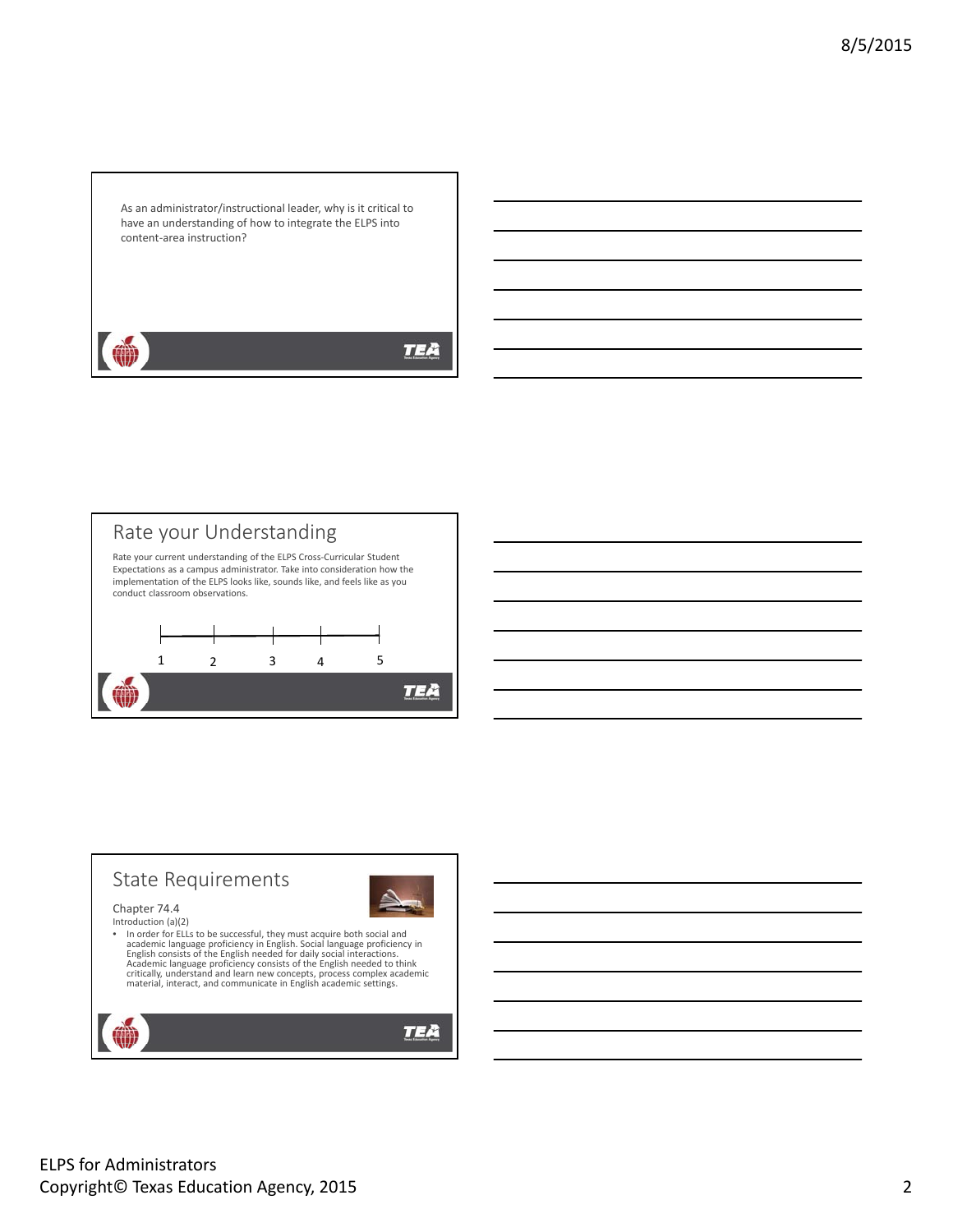### ELLs in Texas…

- are mostly U.S. born and educated.
- are part of a sizable immigrant population.
- include more than 15% who have been in U.S. schools for less than three years as reported in spring 2010.
- are a diverse group of students with varying degrees of English language proficiency, educational experiences, and sociocultural backgrounds.

*Source: TEA – HB 3 Transition Plan, Chapter 5, p. I-67* 

**TEA** 



| Texas ELL Special Language |                                                                   |  |  |  |  |  |
|----------------------------|-------------------------------------------------------------------|--|--|--|--|--|
| Program Participation      |                                                                   |  |  |  |  |  |
| • Total ELLs               | 949,074                                                           |  |  |  |  |  |
| Bilingual                  | 533,600                                                           |  |  |  |  |  |
| $-$ FSI                    | 397,776                                                           |  |  |  |  |  |
|                            | There was an increase of 48,598 identified ELLs from 2013 to 2014 |  |  |  |  |  |
|                            |                                                                   |  |  |  |  |  |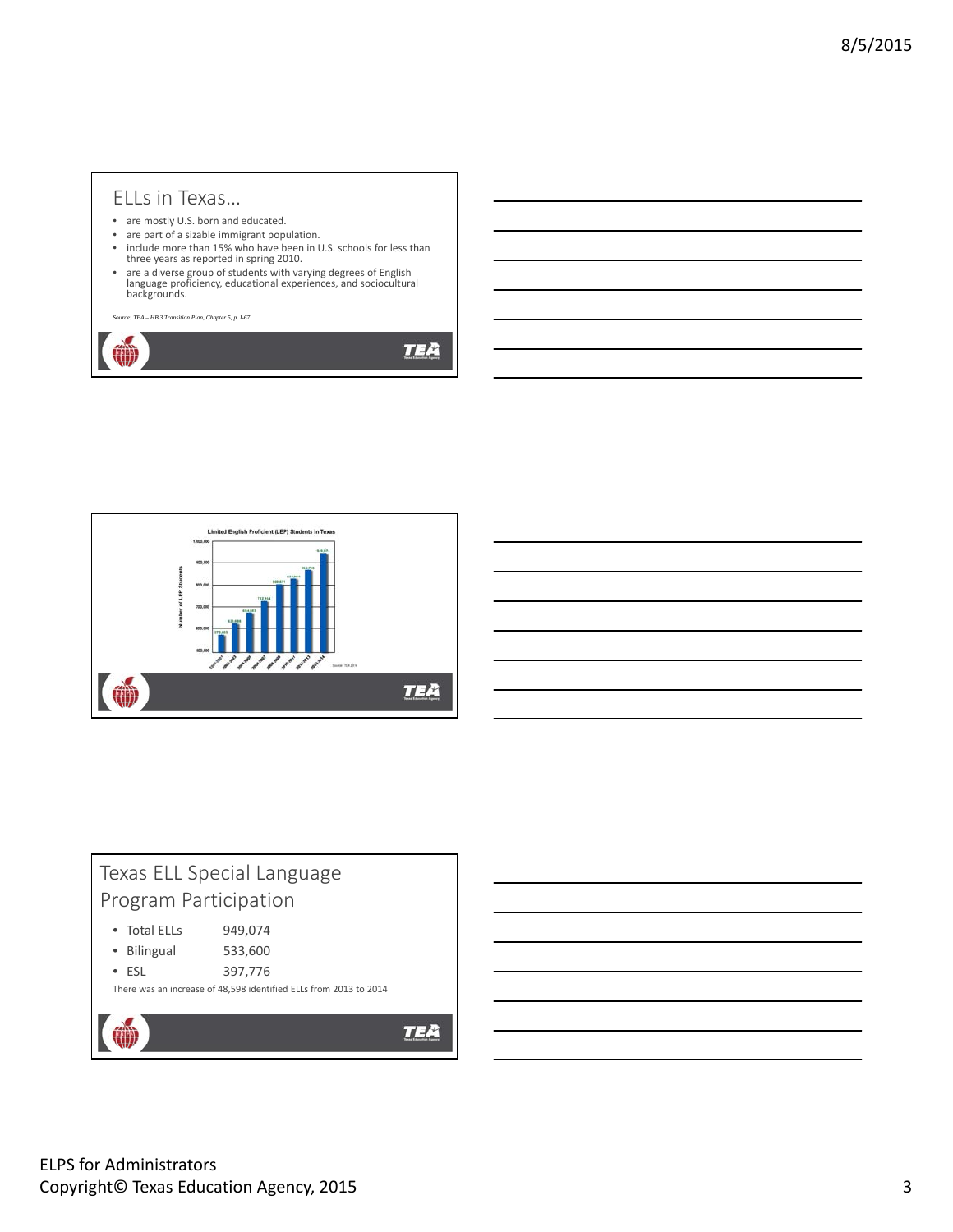

| <u> 1989 - Andrea Santa Andrea Andrea Andrea Andrea Andrea Andrea Andrea Andrea Andrea Andrea Andrea Andrea Andr</u> |        |
|----------------------------------------------------------------------------------------------------------------------|--------|
| <u> Andreas Andreas Andreas Andreas Andreas Andreas Andreas Andreas Andreas Andreas Andreas Andreas Andreas Andr</u> |        |
|                                                                                                                      |        |
|                                                                                                                      |        |
| <u> Andreas Andreas Andreas Andreas Andreas Andreas Andreas Andreas Andreas Andreas Andreas Andreas Andreas Andr</u> | ______ |
|                                                                                                                      |        |
|                                                                                                                      |        |

## What the Law Says



#### Ch.74.4

- In December of 2007, the state recognized the focus of language development for ELLs when they created Chapter 74.4, the English Language Proficiency Standards or ELPS.
- The ELPS require all teachers in the required curriculum to support ELLs' development of content and language as they are an integral part of the required curriculum in each content area.
- Chapter 74.4 integrates and focuses on skills that support academic development. It is the responsibility of all classroom teachers in the required curriculum to be familiar with and supportive of the implementation of the ELPS.





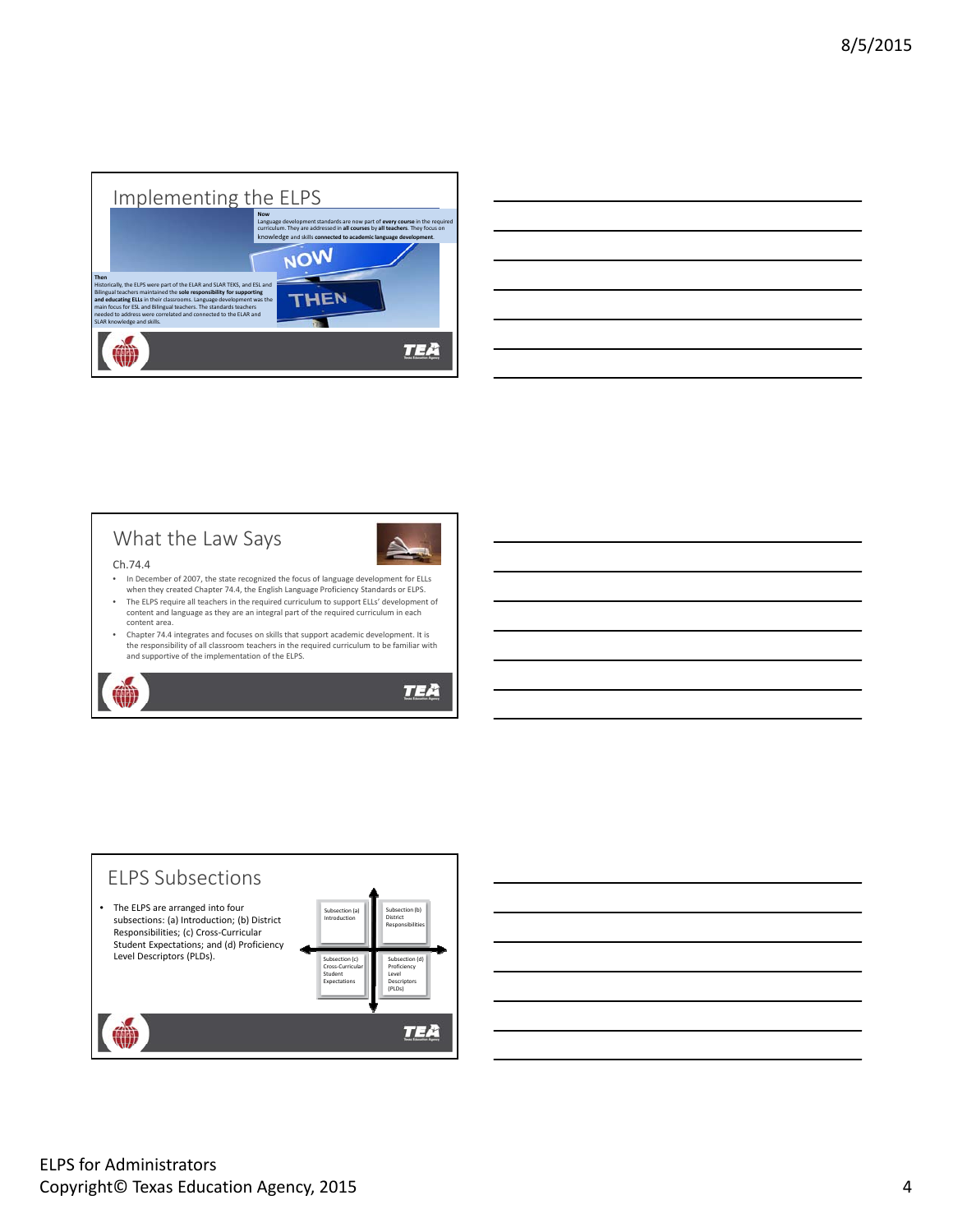

- 
- **a1:** Part of required curriculum for each subject including<br>problemey standards and level descriptors<br>**a2:** ELLs need social and academic English language<br>proficiency to be successful<br>**a3:** Instruction must integrate soci
- 
- content areas<br>a4: ELLs must read, write, listen, and speak in increasing<br>complexity<br>a5: Student Expectations of ELPS apply to K-12 students<br>a6: Level descriptors are not grade specific and serve as a<br>road map.
- 



**TEA** 





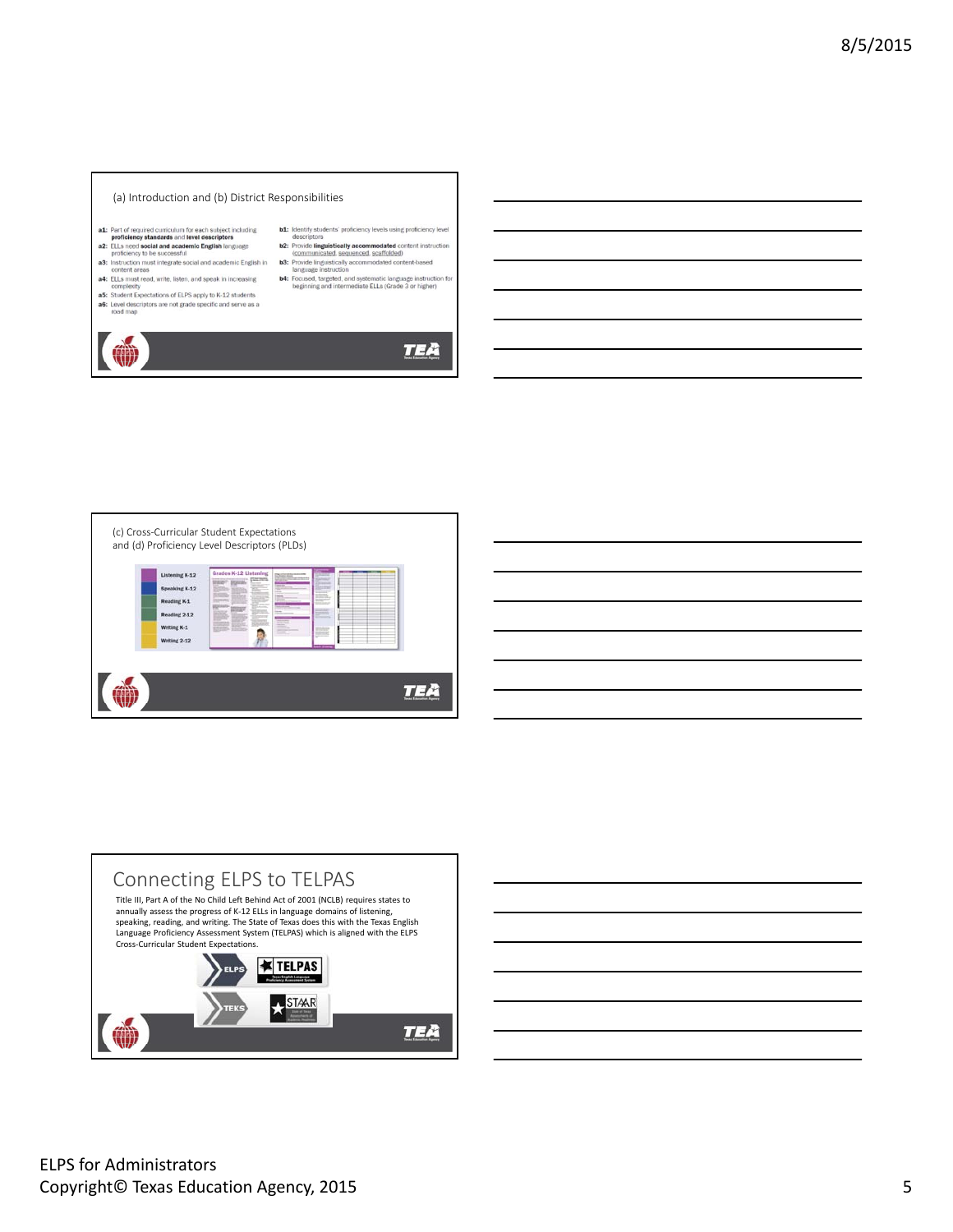## ELPS‐TELPAS Proficiency Level Descriptors (PLDs)

- These descriptors define the stages of second language acquisition and are referred to as English language proficiency levels.
- ELPS subsection b) of the ELPS (district responsibilities) as well as the introduction to each<br>language domain's Student Expectations in subsection c) require teachers to use knowledge<br>of the students' English language pro
- PLDs are intended for use in ongoing instruction and should not be thought of as information to use just for TELPAS.

*ELPS Linguistic Instructional Alignment Guide Copyright © Texas Education Agency, 2012*

**TEA** 

TEA

### Second Language Acquisition

- Progression of skills in the four language domains
- Receptive skills are necessary for comprehension and attainment of language
- Expressive skills are needed to express and share ideas
- Instructional tasks must implement a multitude of learning interactions promoting the development of receptive and expressive skills simultaneously



# ELLs benefit from…

- content area instruction that is accommodated to their need for comprehensible input,
- academic language instruction integrated into content area instruction,
- programs that hold high expectations for students for academic success; and
- language proficiency standards that provide a common framework for integrating language and content instruction for English learners.

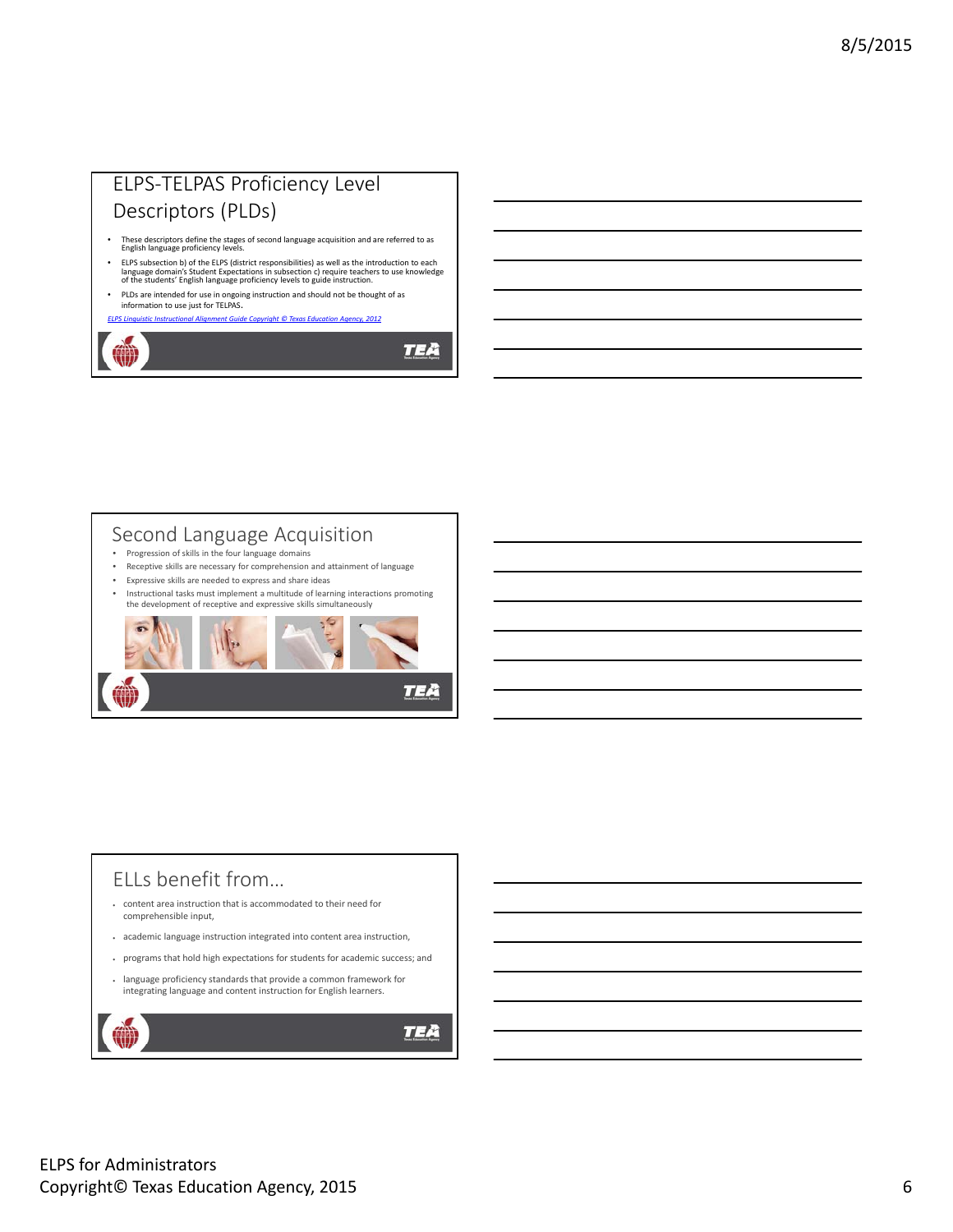





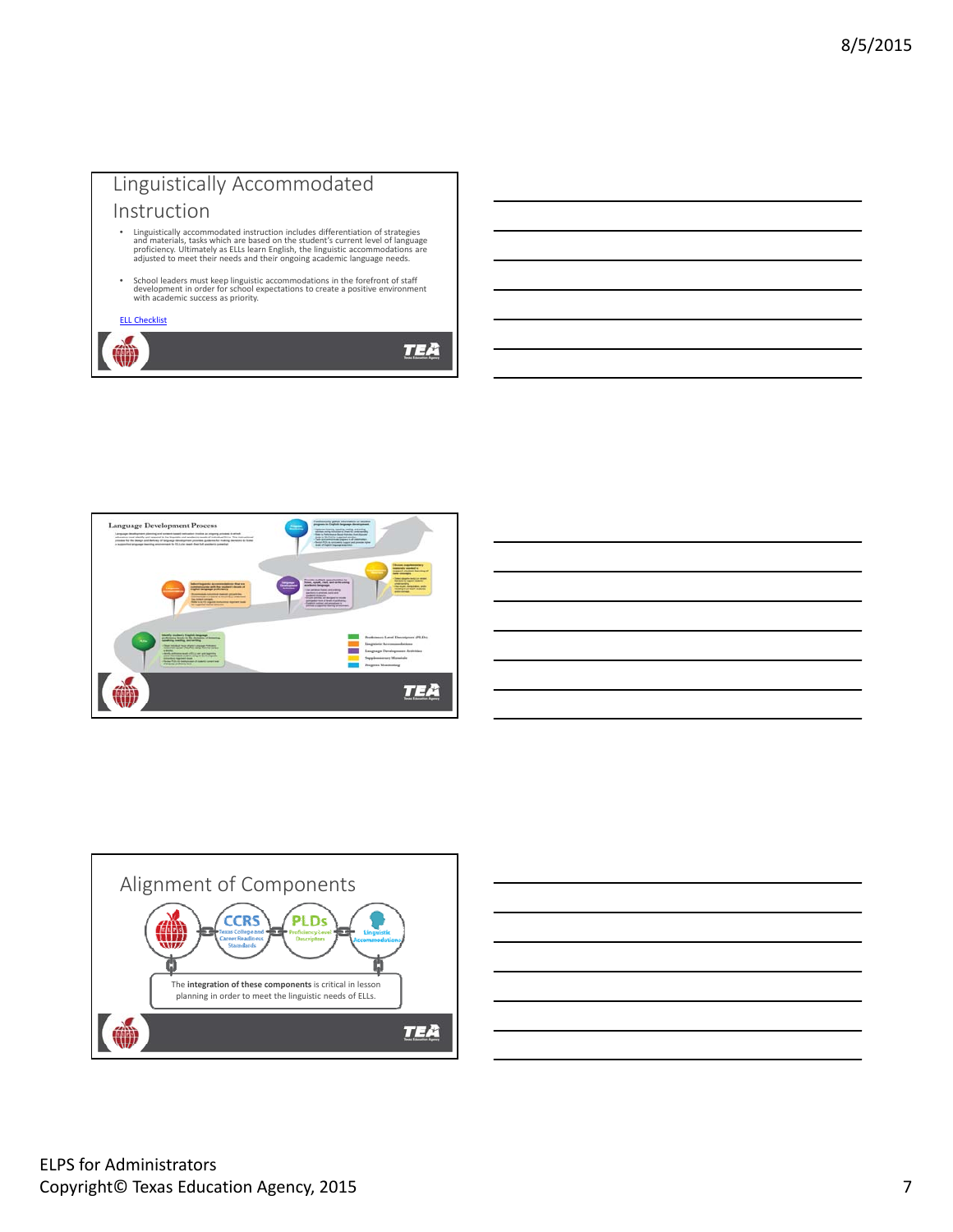### Alignment of Components

The ELPS Linguistic Instructional Alignment Guide is a resource for lesson<br>planning. Providing this tool to teachers of ELLs and guiding them through the<br>practice of designing instruction, is necessary for instruction that commensurate to linguistic need.

|    | Reading K-1<br>Reading 2-12<br>Writing K-1<br>Writing 2-12 | B<br><b>HELL</b><br>٠ | =<br>_<br>를- | cint,<br>----<br>. .<br>. .<br>---<br><b>CONTRACT</b><br>-- |                               |
|----|------------------------------------------------------------|-----------------------|--------------|-------------------------------------------------------------|-------------------------------|
| ₩₩ |                                                            |                       |              |                                                             | <b>Tenna Education Agency</b> |



## ELPS‐TELPAS Proficiency Profile This ELPS-TELPAS Proficiency Profile allows teachers to gain a bird's eye<br>view of the proficiency levels of their students in each language domain.<br>Please make note that a student may exhibit different proficiency levels o

language proficiency in *Listening, Speaking, Reading, or Writing.* Plotting<br>the proficiency levels of students drives instructional decisions to<br>accommodate for language proficiency.

## (∰) **TEA**



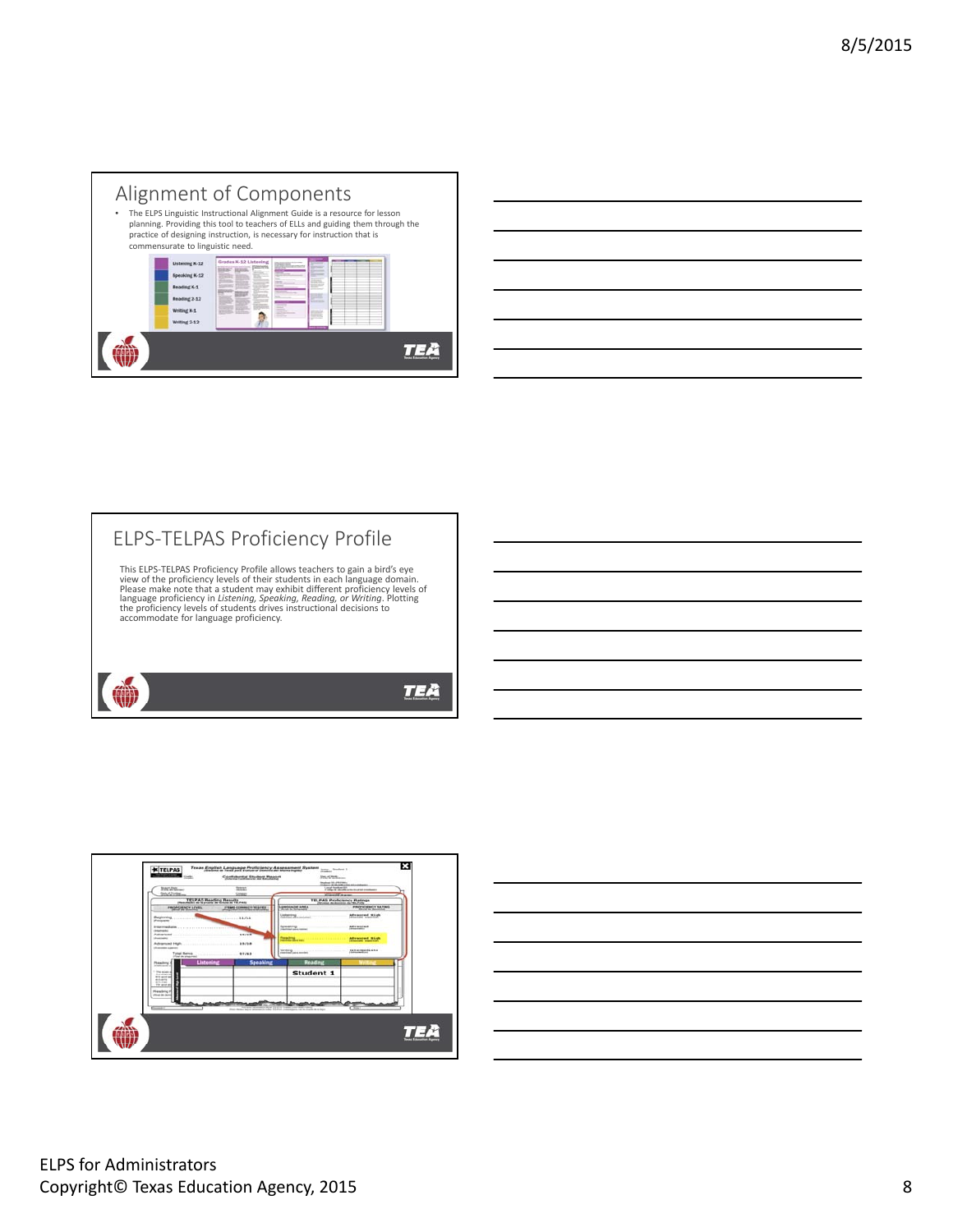



|                          | <b>Listense</b>                                                                                                                                                                                                     | يستشدما                                                                                                                                                                                                                                                                                          | <b>Teaching</b>                                                                                                                                                                                                                                                                                                                              |                                                                                                                                                      |    | <b>TextBook</b>                                                                                                                                                                                                                                                                                    |                                                                                                                                                                                                                                                                                           |                                                                                                                                                                                                                                                                                                                                                                                       |                                                                                                                                                                                                                                                                                                                                                                                                                                                                                                                                                                                                                                                                                                                                    |                                                   |
|--------------------------|---------------------------------------------------------------------------------------------------------------------------------------------------------------------------------------------------------------------|--------------------------------------------------------------------------------------------------------------------------------------------------------------------------------------------------------------------------------------------------------------------------------------------------|----------------------------------------------------------------------------------------------------------------------------------------------------------------------------------------------------------------------------------------------------------------------------------------------------------------------------------------------|------------------------------------------------------------------------------------------------------------------------------------------------------|----|----------------------------------------------------------------------------------------------------------------------------------------------------------------------------------------------------------------------------------------------------------------------------------------------------|-------------------------------------------------------------------------------------------------------------------------------------------------------------------------------------------------------------------------------------------------------------------------------------------|---------------------------------------------------------------------------------------------------------------------------------------------------------------------------------------------------------------------------------------------------------------------------------------------------------------------------------------------------------------------------------------|------------------------------------------------------------------------------------------------------------------------------------------------------------------------------------------------------------------------------------------------------------------------------------------------------------------------------------------------------------------------------------------------------------------------------------------------------------------------------------------------------------------------------------------------------------------------------------------------------------------------------------------------------------------------------------------------------------------------------------|---------------------------------------------------|
| ٠                        | O testi pratere<br>The classification conclusions<br>was about a policy and<br><b>Barriet Gallery</b><br>C Audio to 9 stars with<br>because in Enforcements<br><b>Romance</b>                                       | <b>D</b> textatane<br>ALCOHOL: MARCHESON<br>phoenibus metroded<br>constitution.<br>C montenablemento ed<br><b>Milled Market of American</b><br>and a state                                                                                                                                       | The company of the China of the<br>by them earling that story<br>the drag fluth and putter<br>Charles or lighted, dark-<br>colo concentra despito dicato dece<br>without publication and double<br>Cl. Andra Jude elim<br>councillos, cars alone operate<br>With resent service elements at                                                  | Chinese<br><b>USE ALLES</b><br><b>Service</b><br>and car<br>Cl. Holter<br>work when<br>$0 - 4$<br><b>Lotter Hills</b><br><b>LARS</b><br><b>Bally</b> |    | Town Basic<br>Contact:<br>linely Level<br>Beginning                                                                                                                                                                                                                                                | <b>Internation comments</b>                                                                                                                                                                                                                                                               | ELPS 3-13 Lander Pathway<br>Supported load as Balancoro<br>Number of ELLIPTI REC-Publishers Locals<br>Advanced                                                                                                                                                                                                                                                                        | Advanced High                                                                                                                                                                                                                                                                                                                                                                                                                                                                                                                                                                                                                                                                                                                      | <b>Hoursellon Falsic</b><br>ROLLAND MOVING STRING |
|                          | C chrometer and make solution<br>consultation.<br>C) copies product lessons<br>buildings and contact and<br>an institute and one states.<br>The change makers with all paintings<br><b>WASHINGTON</b>               | <b>Q</b> dealership<br>Audio trade with technicia<br>process checkers or produc-<br><b>CONTRACTOR</b><br>The change on company's making<br>expenses and personal dilege of<br>a lemans else<br>The changes of an order and security<br>being perfection and extend<br>more.                      | To Automatica advertising<br><b>Burning Business and and</b><br>suchter-diseasek<br>C class commentations and<br>culturate a successive<br>extent<br>FE ARM ARM IN HARVEST<br>program as their structure continuum.<br>and explorate in their popular<br>The control interference with com-<br>trust and changes in                          | <b>DAMAR</b><br>a state<br>show the<br><b>STATISTICS</b><br><b>CLASSIC</b><br>artists in<br><b>Summitted</b><br><b>Southern</b>                      |    | Linksen<br>[] - Univertally start-professor and<br>between the Contract English<br>C Fighter in a data concret<br><b>Farmer and shorter century as</b><br>and floor secretary<br>Printer falls due over a<br>between current as permanent<br>---                                                   | <b>Seventing</b><br>Statement's directly painted<br>Andraw crops could beginning<br>ar universitary.<br><b>PARAMENT AVENUES</b><br>discovered and an extent of the state<br>and construction of work.<br>And Carried In Arrivers                                                          | <b>Banding</b><br>T1 ribed shad is trade<br>processing and you arrivalent<br><b>STORE ENTIR</b><br>The construction of<br><b>EXPERIENCE AT FURNISHE</b><br>feet our couplant's ratedy coast<br>and super<br>Clinton shortfoot decorate<br>tests with clauds and<br><b>TAFA Newlac Explor condo</b>                                                                                    | 3 Howells published and charters<br>which they unknowledged at<br>manules of wind constraints of<br>to an Amount on competent seconds.<br>all small scheme.<br>LARGE LICENS AND LINES<br>An opposite Automobile<br>second-scale and second-scale<br>construction's material excited and married<br><b>Installation of color</b>                                                                                                                                                                                                                                                                                                                                                                                                    | Inches                                            |
| ۰<br>1                   | C motors to construct and<br>perfect years and perfective<br>Charles the brittery<br>an excess state and<br>Cl. chromady called a marsh.<br>wall a time does discuss as a<br>endorship at Automatic council.        | C) Australian experimental fun<br>and consumers in the<br>Chrysler makes with profits<br>antique company depends access using<br><b>CARLO ARRESTS FOUNDATION</b><br>(2) changes to expect the stand<br>percent and and blue long<br>C Collect countries prop and<br>to capacity pair to bracker. | $\Box$ Automatorial state and $\Box$ Autom<br>truck points and details to provide<br>that editority control.<br>construction allowses structures and<br>and allow class that it states.<br>The context and the context<br>bomball walked to chief and<br>consideration provided and<br>bott resultable and a wattery<br>and and of china the | <b>Holt and</b><br>and con-<br>$\Box$ $\sim$<br><b>Bandwich</b><br>o san<br>show does<br><b>STATISTICS</b><br><b>MATERIAL</b>                        |    | T-Page/R-car-foot top<br>partial main and participa-<br>Children shorter waves<br><b>Sali Experts condition and</b><br>and transfer analysis.<br>constraints.<br>The company of plans<br>an attractor approves that loss                                                                           | - chose for warrantee<br>u<br>Analda struth reliance<br>Series original change at<br><b>ANGLIA MONTINER</b><br>Concess of collect of dodgets!<br>branches, dal administration<br>an aggression and security<br>designers are of struck present<br>form and end and<br><b>Norman Amale</b> | <b>School Dear England</b><br>$\Box$ - Allows shade the factor<br><b>Information Continued by</b><br>additional temperature and advance<br>and account<br>C1-Northern American<br>will commit condicting and<br>maticals in acquires and and<br>conduction between their<br>changing mode, does support.<br>are no art more received                                                  | when white<br>Casherman Reserved and<br>Scaladed an India<br>independent as giving entire<br>Awayn Integrated whether<br>within he served.<br>committed colour present and<br>$\frac{1}{2} \left( \frac{1}{2} \right) \left( \frac{1}{2} \right) \left( \frac{1}{2} \right) \left( \frac{1}{2} \right) \left( \frac{1}{2} \right) \left( \frac{1}{2} \right) \left( \frac{1}{2} \right) \left( \frac{1}{2} \right) \left( \frac{1}{2} \right) \left( \frac{1}{2} \right) \left( \frac{1}{2} \right) \left( \frac{1}{2} \right) \left( \frac{1}{2} \right) \left( \frac{1}{2} \right) \left( \frac{1}{2} \right) \left( \frac{1}{2} \right) \left( \frac$<br>To the money of planty better<br>senate may hear of<br><b>Hardware</b> |                                                   |
| $\overline{\phantom{a}}$ | C contactor<br>presented and products where<br><b>Inspectable of Ludwig</b><br>the local dealership and also<br>manufacturing the control<br>buy and concentration and a<br>ingles today assets and<br>with a block | T3 Non-technologie<br>a data setelah katalog per<br><b>CARLO ANGELES</b><br>27 means dealers professional<br>www.communications.com<br>and contacts recipents.                                                                                                                                   | T2 minimizing miles for<br>statements of the first look<br>of the contract of the con-<br><b>D</b> -bearings<br>integrations in description of<br>cracker showed should a models.<br><b>CALL</b><br>T1-fran-based-knocks.f<br><b>And construct controller</b>                                                                                | ਦੀ ਸੂਚੀ<br>ALC: UNK<br>$0 + 1$<br><b>SALES</b><br>$-$<br>o m.<br>the contract<br><b>School</b><br>$-$<br><b>CI niseries</b><br>and the<br>$+11$      | ı  | C1-Holestein complex (com-<br>UNIVERSITY FOUND AND ADDRESS OF<br>$\Box$ - Across system was trucks<br>and a lateralist<br>Constituted materials moved<br>and or stood driver that where<br>in experience of the factor<br><b>SIGNATURE</b>                                                         | T1 Auction payment and a<br>And company's process.<br>district and state and constitute<br>arts creatives hands<br>confident detroit conductor.<br>class player crowings for use.<br>Fynank aut anthäuse<br>Childrenwarepool<br>models, Appendix of the states                            | controller, and conditions<br>distinctly instructuring and<br>T1-host-and-lines abusine hours<br>of Anti-scripts Minch available<br>close, and standard construction.<br>To the leader les Resume and<br>matterial manager of students<br>used in such and acuterns.<br>$-1$<br>College company for programmy to<br>expertise and provide during<br>with and marking special critical | O University has been<br>detective an internal charge-for-<br>serve them detailed and<br>newly selling single<br>Anglo personal national<br>mainly for old if a profit.<br>experience company office                                                                                                                                                                                                                                                                                                                                                                                                                                                                                                                               |                                                   |
|                          | Assembly of the party interest that the first three highest and in<br>Concentrate In Concentration should depress a state of                                                                                        |                                                                                                                                                                                                                                                                                                  |                                                                                                                                                                                                                                                                                                                                              |                                                                                                                                                      | 4. | The Manhood Contract Contract<br>sense com perceptions.<br><b>What make make on</b><br>Armenica, Estate Architect<br>designed in and determined by the<br>to and startings."<br>The date half also specifically<br>to that actual Australian<br>sented from the refiner<br>degrees durance advance | C) dustrial contemporaria<br>printed with the designation<br>arty contain from of-<br><b>CARDINAL CATARA AVAILABLE</b><br>and strategy and pay Atlantics<br>AND THREE ORDER OF A SAFEKEEP<br>all security and in policies constraints                                                     | the price survey do not to<br>and the court of the<br><b>Backbook of the Report of</b><br>-<br>Askall meeting state top<br>good ways to their world.<br>foundation benefits and shall require<br>fully color activities as<br>ATA AND IN HARD FOUNDATION<br>provide a late and departs.                                                                                               | Application and the control<br>resolution and the fundation<br>completed and a change<br><b>BOLSVILLE</b><br>the characteristic processing to the<br>went than speed as their thur at<br>only shapes and<br>ALCOHOL:                                                                                                                                                                                                                                                                                                                                                                                                                                                                                                               |                                                   |





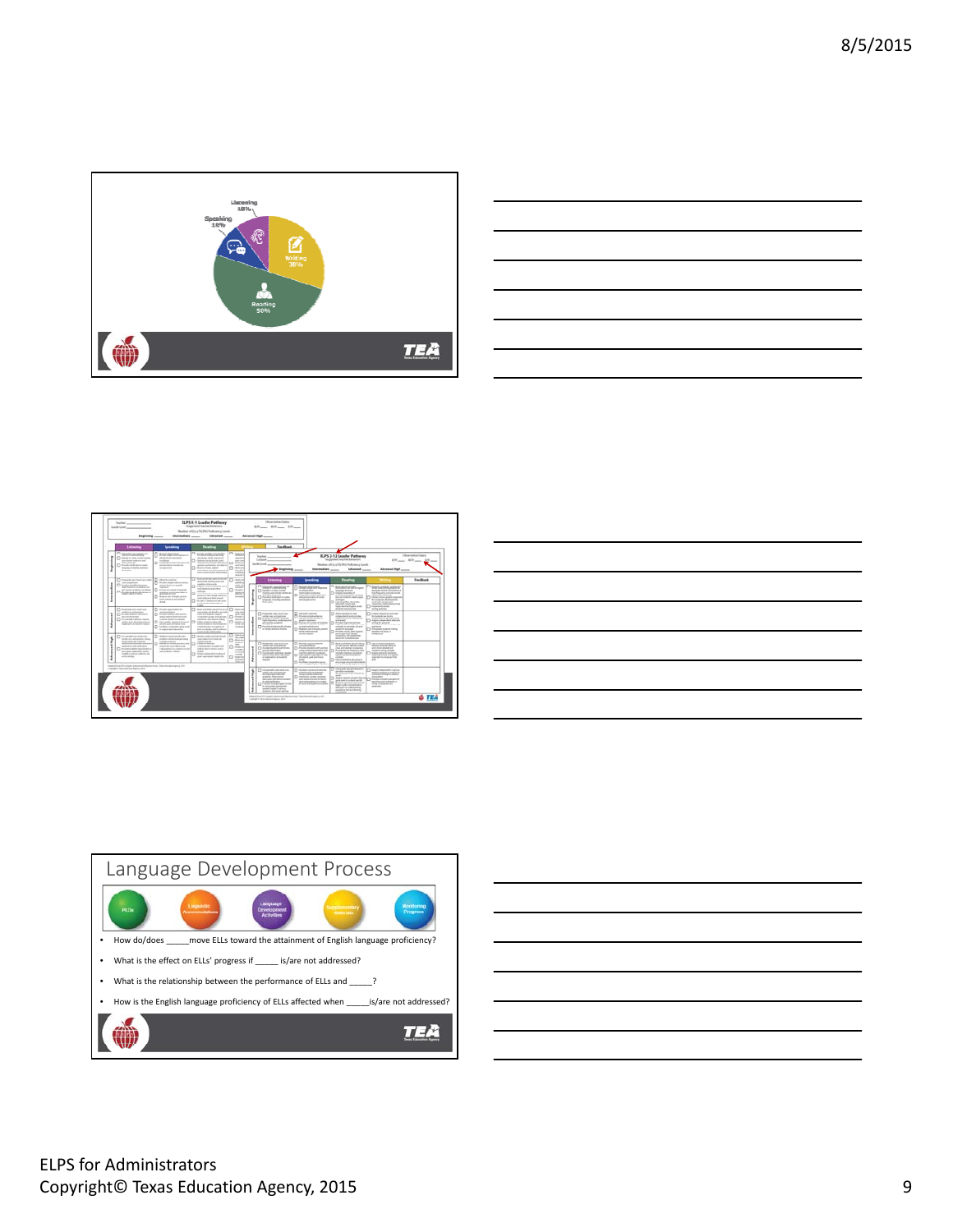### Things to consider…

- Language development planning and content‐based instruction involve an ongoing process in which educators must identify and respond to the linguistic and academic needs of individual ELLs.
- As a campus administrator, observing and supporting teachers, is essential in the instructional process for the design and delivery of language development.
- This language development process provides guidance for making decisions to foster a supportive language-learning environment for ELLs to reach their full academic potential.

**TEA** 

### Things to consider…

- **Beginning of the school year:** Use the prior spring's TELPAS proficiency level ratings as a starting place to guide and determine appropriate ELPS linguistically accommodated instruction.
- **During the school year:** Use ELPS Cross‐Curricular Student Expectations and PLDs to monitor progress and adjust linguistic accommodations accordingly.

TEA

#### Course Objectives • *Content Objective:* Participants will explore how to use the ELPS K‐12 Leader Pathway to ensure the implementation of the ELPS Cross‐Curricular Student Expectations in classrooms to support content area instruction and language acquisition for ELLs. • *Language Objective:* Participants will provide feedback on the appropriate linguistic accommodations using the ELPSK‐12 Leader Pathway aligned to ELLs' language proficiency levels for effective instruction.TEA